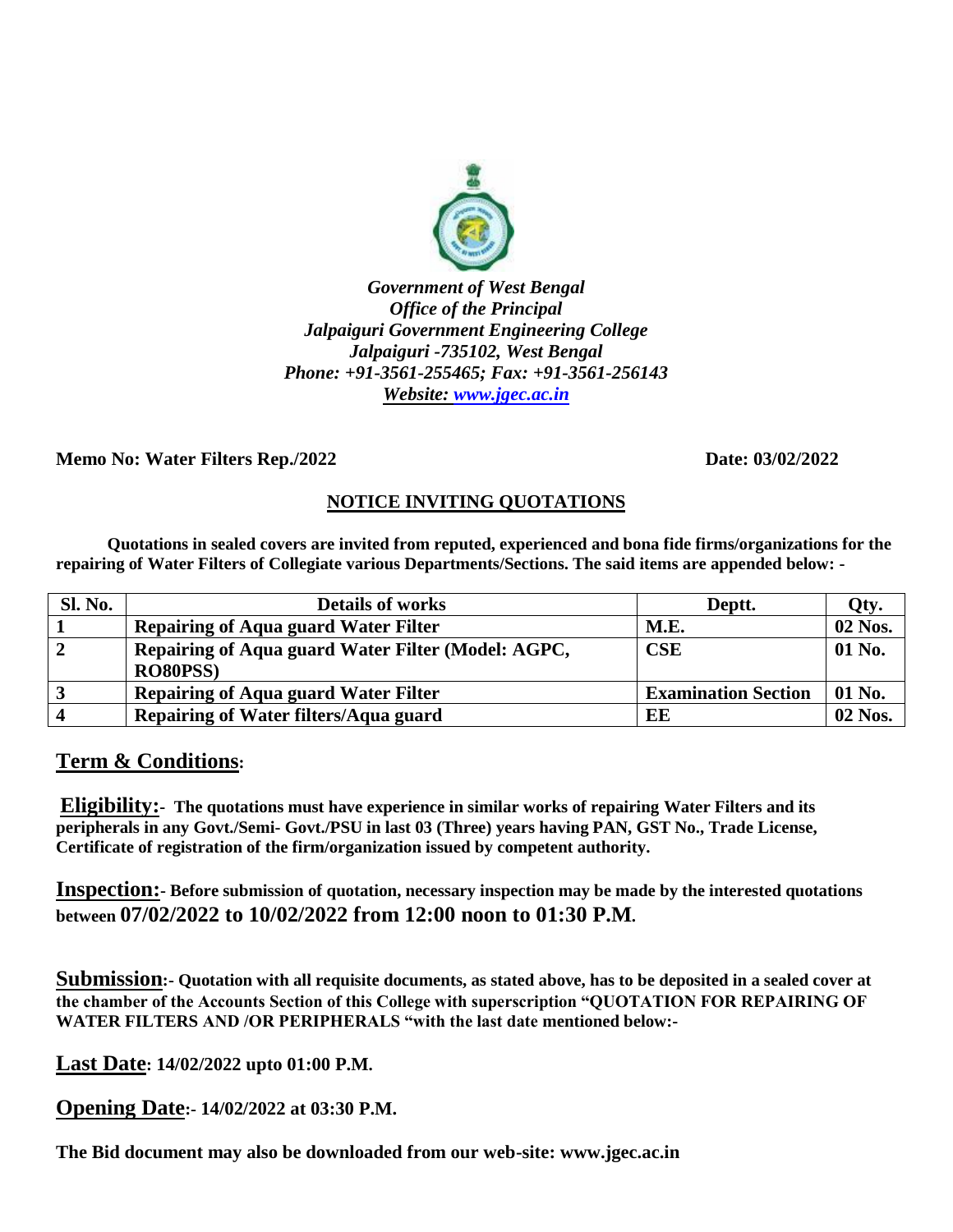**Quotations must indicate all terms and conditions of the firms/organization and rates must be given in figure and words relating to the said works.**

**The Authority of this College reserves the right to accept or reject any or all the quotations whatsoever without assigning any reason thereof.** 

 **Sd/- (Dr. AMITAVA RAY)** *Principal*  **Jalpaiguri Govt. Engg. College Jalpaiguri**

**Memo No: Water Filters Rep./2022/01 Date: 03/02/2022** 

**Copy forwarded for information and take necessary action to:**

**Office of the District Magistrate, Jalpaiguri, Jalpaiguri- 735101. Office of the Zilla Parishad, Jalpaiguri, Jalpaiguri- 735101 Office of the Panchayat, Jalpaiguri, Jalpaiguri- 735102. College Website, Jalpaiguri Govt. Engg. College, Jalpaiguri-Notice Board, Jalpaiguri Govt. Engg. College Storekeeper, Jalpaiguri Govt. Engg. College, Jalpaiguri-**

 **(Dr. AMITAVA RAY) Principal Jalpaiguri Govt. Engg. College Jalpaiguri**